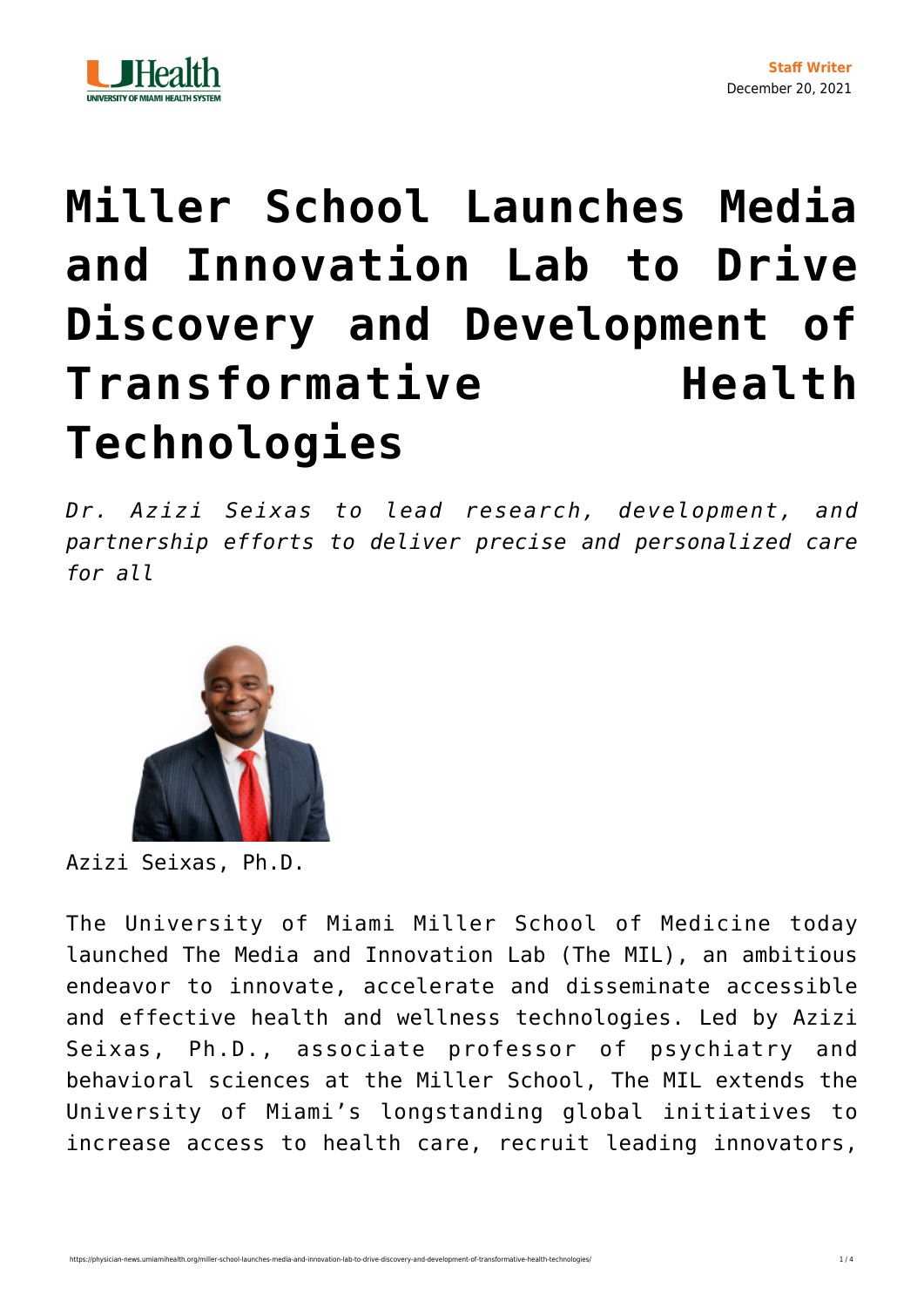

and reimagine learning.

The MIL will focus on five key components of academic medicine, including medical education, clinical care, research, community service and outreach, and venture opportunities. With these pillars in mind, The MIL will drive transformative health care innovation and outcomes for South Florida the region and global community. As Miami continues to build its reputation as "Silicon Beach," The MIL will serve as a locus for learning, collaboration, and investment in the emerging technologies, systems, and solutions to shape the future of health care.



Henri R. Ford, M.D.

"Today is an exciting and important day for the Miller School, the University of Miami, and the whole of South Florida," said Henri R. Ford, M.D., M.H.A., dean and chief academic officer of the University of Miami Leonard M. Miller School of Medicine. "The MIL, under the visionary leadership of Dr. Seixas, will delve into some of the most important and pressing issues concerning population health facing our nation and the world. We believe The MIL will quickly establish a reputation as a center of excellence and innovation, driving the University and our community forward."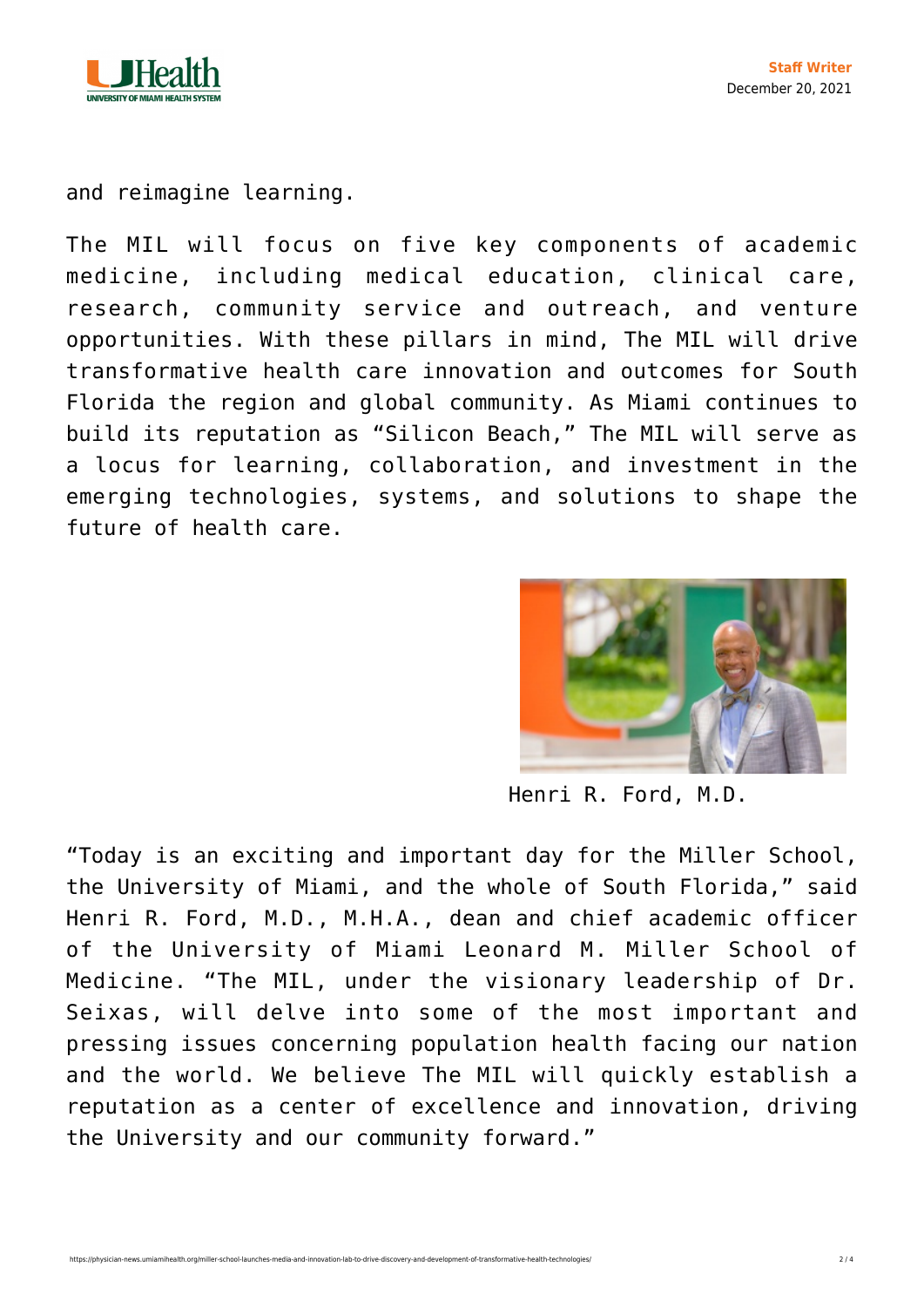

"Our vision for The MIL is to become an innovation and collaboration hub with a keen focus on access and equity," Dr. Seixas said. "Too often, health care innovations and technologies benefit the few, not the many. We know that precision and personalized medicine can improve the health of entire populations of people for whom small changes can have an outsized positive clinical impact. The MIL will be an engine to rapidly explore, validate, and launch transformative solutions to benefit all."

The MIL extends the Miller School's mission to provide worldclass clinical care, innovate medical education, conduct groundbreaking research, and provide impactful community outreach. As an integral part of the Miller School, The MIL will serve as a training ground for the next generation of compassionate health care providers and visionary researchers, and serve the University's mission to promote health equity throughout South Florida and beyond.



Barbara J. Coffey, M.D., M.S.